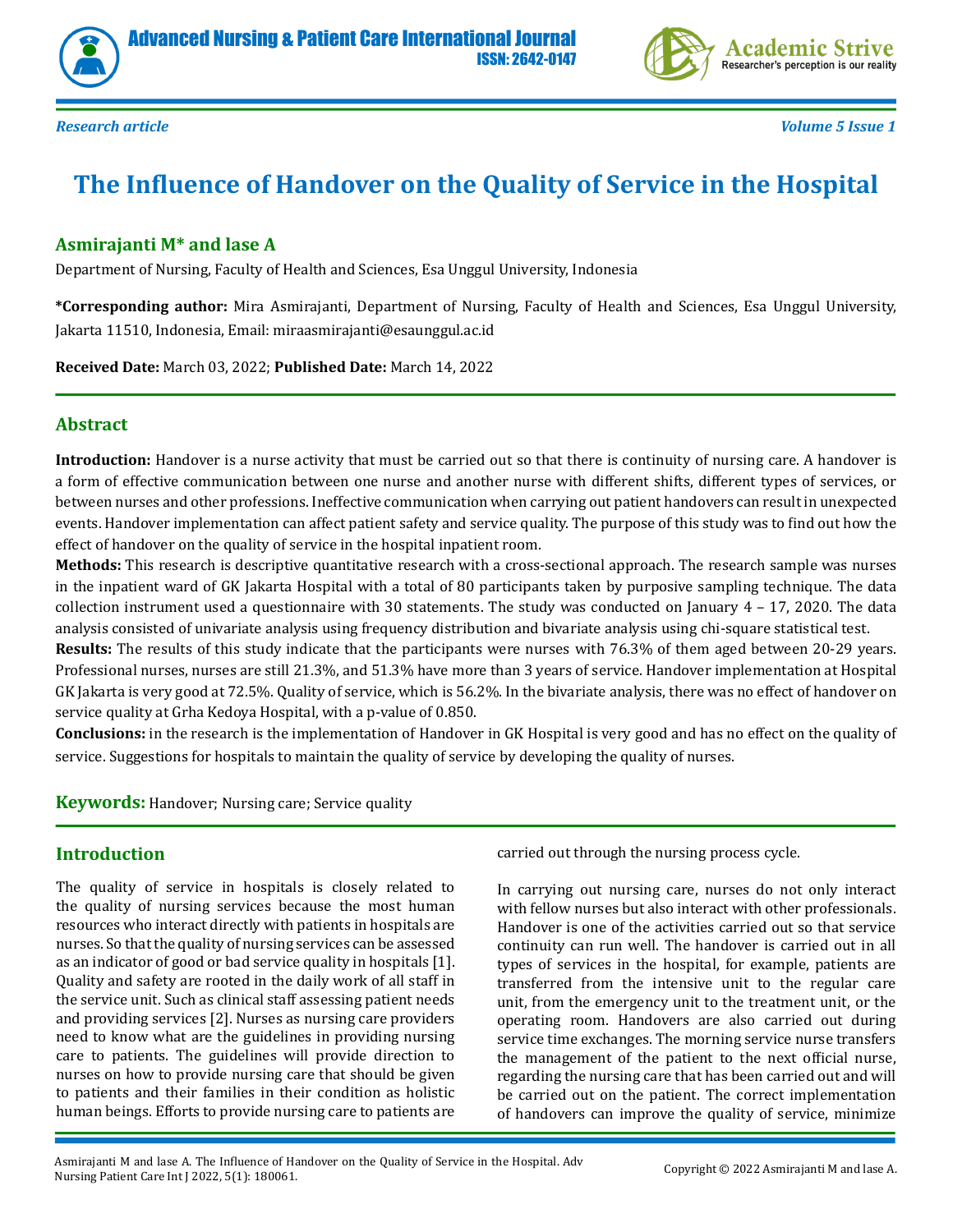potential risks to patients, and also serve as a guide for nurses who are tasked with carrying out correct nursing care. Of course, understanding will be realized if there is good and correct communication during the handover [3]. Handover carried out with good communication to help identify unexpected errors.

Poor communication when carrying out patient handovers, 58.4% of failures in information transfer and 41.6% lack of understanding, can result in adverse events or sentinel events. Good standardized communication between patients, patient families, and service providers can improve patient safety [4]. Effective communication during the handover will affect the quality of service. The quality of nursing services is a process of activities carried out by the nursing profession in meeting the needs of patients in maintaining the patient's biological, psychological, social, and spiritual conditions [5]. The implementation of handovers that were not carried out optimally at RSUDZA Banda Aceh, according to [6] has caused 2 times the cancellation of the operation because the patient defecated on the operating table. The doctor as the operator had to reschedule the surgery schedule and wait in line again.

Preliminary research results are taken from monitoring quality indicators in July 2019 in one of the inpatient rooms at GK Hospital. Where unexpected events occur due to handovers that are not up to standard. 15 new patients did not undergo a complete initial assessment and 15 patients did not reassess the risk of falling so that 1 incident fell. There are occurrences of delays in giving therapy, double laboratory or radiological examinations, causing patient complaints. Some nurses do not master the data and patient history at the time of surgery. Improper handovers also occurred between emergency room nurses and inpatient nurses, which resulted in patients experiencing longer days of treatment and increasing treatment costs. Handover is only carried out by the implementing nurse, not accompanied by the nurse in charge of the head of the room. to the implementing nurse without a responsible nurse or room leader.

Based on the things above, the authors are interested in knowing how the effects of handovers on the quality of service in the inpatient ward of GK Hospital.

# **Methods**

This research is a descriptive quantitative study with a crosssectional approach to determine the relationship between independent variable: handover and dependent: service quality. The research sample was taken by total sampling, namely all nurses who worked in the inpatient room, as many as 80 participants. The sample must follow the research according to the direction of the quality monitoring

department of nursing services. This research was conducted at GK Hospital on January 4 – 17, 2020. Data were collected using a questionnaire sheet containing participant characteristics and 60 statements which were divided into 4 parts, namely handover, SBAR communication, TBaK, and service quality. Each part of the questionnaire consists of 15 statements. The 60 statements in the questionnaire are standard operating procedures used in handovers in inpatient rooms and have been approved by the highest hospital leadership. Data analysis was carried out univariate and bivariate to find out how the effect of handover on service quality. Bivariate analysis using correlation test, chisquare test (x2).

#### **Results**

A total of 80 participants have filled out the distributed questionnaires. From the data analysis that has been done, the research results can be seen in the tables below:

|                   | <b>Statistics</b> |      |  |
|-------------------|-------------------|------|--|
| <b>Variable</b>   | <b>Amount</b>     | $\%$ |  |
| Age               |                   |      |  |
| 20-29 years old   | 61                | 76.3 |  |
| 30-39 years old   | 17                | 21.3 |  |
| 40-49 years old   | 2                 | 2.5  |  |
| <b>Education</b>  |                   |      |  |
| Diploma           | 63                | 78.8 |  |
| <b>Bachelor</b>   | 17                | 21.3 |  |
| Length of working |                   |      |  |
| 1-2 years         | 39                | 48.8 |  |
| 3 years           | 41                | 51.3 |  |

**Table 1:** Characteristics of participants.

Participants' ages ranged from 20-49 years. Most age is 20- 29 years (76%). In terms of age, the nurses in the inpatient room at GK Hospital are of productive and energetic age. Education most participants are Nurse Diploma (78.8%) with the most work experience > 3 years (51.3%).

| <b>Variable</b>         | <b>Statistics</b> |      |  |  |  |
|-------------------------|-------------------|------|--|--|--|
|                         | <b>Amount</b>     | $\%$ |  |  |  |
| Handover Implementation |                   |      |  |  |  |
| Well                    | 22                | 27.5 |  |  |  |
| Very good               | 58                | 72.5 |  |  |  |
| Service Quality         |                   |      |  |  |  |
| Well                    | 45                | 56.2 |  |  |  |
| Not good                | 35                | 43.8 |  |  |  |

**Table 2:** Handover Implementation and Service Quality at GK Hospital.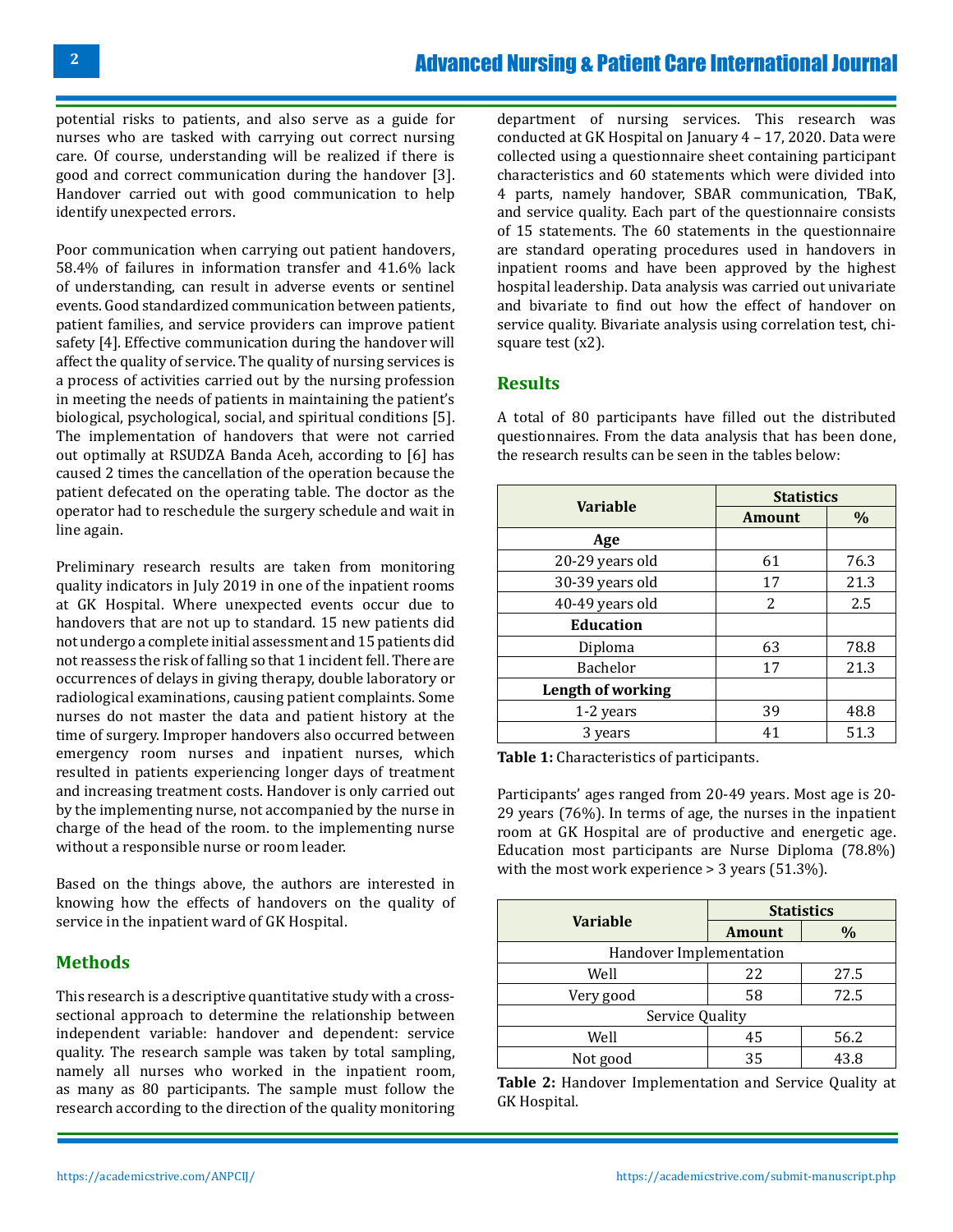The handover implementation in the GK Hospital inpatient room was very good, namely 98.8%, meaning that the average nurse on duty in the inpatient room understood the handover process. The quality of service is good, reaching 56.2%. The effect of handover on service quality.

|                 | <b>Service Quality</b> |               |          |               |         |
|-----------------|------------------------|---------------|----------|---------------|---------|
| <b>Handover</b> | Well                   |               | Not good |               | P-value |
|                 | N                      | $\frac{0}{0}$ | N        | $\frac{0}{0}$ |         |
| Well            | 12                     | 54.5          | 10       | 45.5          | 0.85    |
| Very Good       | 33                     | 56.9          | 25       | 43.2          |         |

**Table 3:** Effect of Handover on Service Quality at GK. Hospital

From table 3 above, Handover does not affect the quality of service in the inpatient ward of the GK Hospital. p-value: 0.850 which means Ho is rejected.

# **Discussion**

This research was conducted in the inpatient room of GK Hospital. The participants of this study were nurses with 76.3% of them aged between 20-29 years. Professional nurses, nurses are still 21.3%, and 51.3% have more than 3 years of service. The age of the participants is productive and energetic, so they can provide good service to patients because they are still enthusiastic about working to build a career [7]. Good service can improve the quality of service and needs to be complemented by professional education. The professional education of nurses which is still below 50% needs management attention. Professional nurses are nurses with a minimum education of Nurses [8]. Education is the process of changing the attitudes and behavior of a person or group of people in maturing humans through teaching and training. Education will be meaningless if it is not accompanied by work experience. Participants' length of work > 3 years is a good enough work experience to be able to provide standardized nursing care. Standards as a reference in work so that the quality of service is good [9].

#### **Handover Implementation**

Handover is communication between nurses for the handover of patient responsibilities due to a change of duty or shift. At the turn of the duty of the nurse, there will be a transfer of responsibility through the exchange of information about the condition of the patient between the nurse who has finished carrying out the task and the nurse who will carry out the task. The handover process consists of handing over the condition of the patient at the nurse station and traveling to the treatment room to find out the condition of the patient being handed over. The nurse who has finished carrying out the task explains the progress of the patient, the problem, and

the plan of care that must be carried out [10]. The results of the study illustrate that the nurse handover has been carried out very well because it has been carried out by almost all nurses in the inpatient ward of the GK Hospital.

Handovers that have been carried out very well must continue to be monitored. The nurse manager should endeavor to guide and monitor the implementation of the handover [11]. Handover can be implemented properly if using effective communication. Communication between nurses and nurses regarding nursing care, communication between nurses and doctors regarding collaboration in patient care, communication between nurses and patients informs about the patient's health condition [12]. Communication failures can lead to unexpected events. The SBAR (Situation, Background, Assessment, and Recommendation) communication method is the preferred communication method that provides a logical sequence, is organized, and improves the communication process to ensure patient safety and improve service quality [5].

# **Service Quality**

Quality health services and patient satisfaction are the ultimate targets of health care providers in hospitals. Service quality is the level of good or bad health services provided to individuals or communities, based on professional expectations and knowledge [13]. Improving the quality of service is the degree to provide services efficiently and effectively by professional standards, service standards that are carried out thoroughly according to patient needs, utilizing appropriate technology and research results in the development of health services to achieve optimal health degrees [14].

Based on the results of the study, nurses in the inpatient ward of the GK hospital were still not good at understanding service quality. The condition of nurses who do not fully understand the importance of service quality will have an impact on nurses' attitudes in providing nursing care. Nurses may not work wholeheartedly, work not according to standards which will have an impact on patient safety. Therefore nurses must be provided with knowledge that can be provided formally or informally. Supervision must also be carried out continuously so that the quality of service can be maintained and improved [15].

#### **The Effect of Handover on Service Quality in the inpatient room at GK Hospital**

The hospital as a health facility for the community is a place that has a high risk so it must strive to improve the quality of service [16]. Nursing services are one of the scopes of health services which are the core of services in hospitals. So that the role of nurses in carrying out health services is often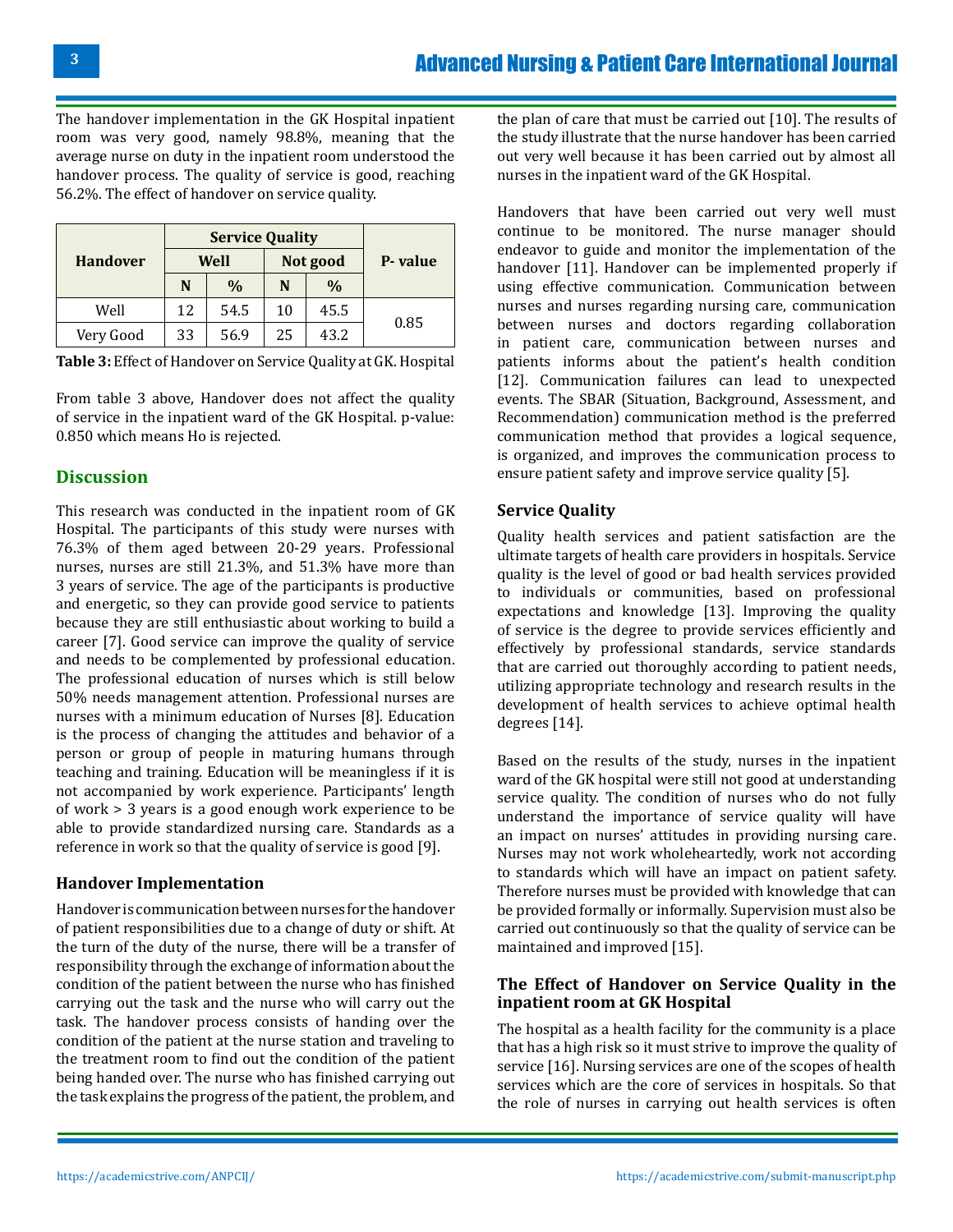used as a measure by customers as a picture of service in the hospital as a whole [12]. Nursing services provided 24 hours continuously require a solid team. Therefore, there is a need for handover from one shift to another. The success of the handover will affect the quality of service [17].

But based research results informed that the handover does not affect the quality of service in the inpatient ward of the GK Hospital. That matters different from the opinion [18] that the quality of service is influenced by the effective communication of nurses in handover. Handover is one of the service standards that must be obeyed by nurses. The handover informs the activities that have been carried out and will be carried out by the nursing care plan [19]. Nurses also when handover must collaborate and coordinate every action that will be given to the patient because the patient is the focus of service. Standardized handovers will improve patient safety and service quality [20].

# **Conclusion**

The GK Hospital inpatient room has carried out the handover very well. Nurses must always carry out handovers according to standards. The room manager is responsible for the implementation of the handover. Monitoring the room manager should be an integral part of his duties. Monitoring of the implementation of nursing care and handovers must be carried out continuously so that patient safety and service quality are maintained.

# **Acknowledgments**

Thank you to all participants and leaders of GK Hospital who have provided the opportunity to conduct research. To the supervising lecturers who always provide direction and guidance in research, as well as to examiners, and all supporters involved in research.

#### **References**

- 1. [Asmirajanti M, Hamid AYS, Hariyati RTS \(2019\) Nursing](https://bmcnurs.biomedcentral.com/articles/10.1186/s12912-019-0352-0) [care activities based on documentation. BMC Nurs 18:](https://bmcnurs.biomedcentral.com/articles/10.1186/s12912-019-0352-0) [32.](https://bmcnurs.biomedcentral.com/articles/10.1186/s12912-019-0352-0)
- 2. [Sutoto M Kes \(2017\) Standar Nasional Akreditasi RS](https://persi.or.id/wp-content/uploads/2018/08/p9-snars-edisi1.pdf) [Edisi 1. Komisi Akreditasi RS. Komisi Akreditasi Rumah](https://persi.or.id/wp-content/uploads/2018/08/p9-snars-edisi1.pdf) [Sakit \(KARS\).](https://persi.or.id/wp-content/uploads/2018/08/p9-snars-edisi1.pdf)
- 3. [Müller M, Jürgens J, Redaèlli M, Klingberg K, Hautz WE,](https://pubmed.ncbi.nlm.nih.gov/30139905/) [et al. \(2018\) Impact of the communication and patient](https://pubmed.ncbi.nlm.nih.gov/30139905/) [hand-off tool SBAR on patient safety: A systematic](https://pubmed.ncbi.nlm.nih.gov/30139905/) [review. BMJ Open 8\(8\): e022202.](https://pubmed.ncbi.nlm.nih.gov/30139905/)
- 4. [Umberfield E, Ghaferi AA, Krein SL, Manojlovich M](https://pubmed.ncbi.nlm.nih.gov/30935883/) [\(2019\) Using Incident Reports to Assess Communication](https://pubmed.ncbi.nlm.nih.gov/30935883/)

[Failures and Patient Outcomes. Jt Comm J Qual Patient](https://pubmed.ncbi.nlm.nih.gov/30935883/)  [Saf 45\(6\): 406-413.](https://pubmed.ncbi.nlm.nih.gov/30935883/)

- 5. [Stewart KR, Hand KA \(2017\) SBAR, communication, and](https://go.gale.com/ps/i.do?p=AONE&u=googlescholar&id=GALE|A514512708&v=2.1&it=r&sid=AONE&asid=fd24efde)  [patient safety: An integrated literature review. Medsurg](https://go.gale.com/ps/i.do?p=AONE&u=googlescholar&id=GALE|A514512708&v=2.1&it=r&sid=AONE&asid=fd24efde) [Nurs 26\(5\): 297-305.](https://go.gale.com/ps/i.do?p=AONE&u=googlescholar&id=GALE|A514512708&v=2.1&it=r&sid=AONE&asid=fd24efde)
- 6. [Kamil H \(2011\) Handover Dalam Pelayanan Keperawatan.](http://www.jurnal.unsyiah.ac.id/INJ/article/view/6491.%20Tanggal%2002%20Agustus%202017)  [Handover Dalam Pelayanan Keperawatan 2\(3\).](http://www.jurnal.unsyiah.ac.id/INJ/article/view/6491.%20Tanggal%2002%20Agustus%202017)
- 7. [Syatriawati \(2018\) Hubungan Supervisi Kepala Ruangan](https://repositori.usu.ac.id/handle/123456789/12306)  [dengan Kinerja Perawat Pelaksana di Rumah Sakit Grand](https://repositori.usu.ac.id/handle/123456789/12306)  [Medistra Lubuk Pakam. J Pembang Wil Kota 1\(3\): 82-91.](https://repositori.usu.ac.id/handle/123456789/12306)
- 8. [\(2014\) Undang-Undang RI No.38 Tahun 2014 tentang](https://peraturan.go.id/common/dokumen/ln/2014/uu38-2014bt.pdf)  [Keperawatan. Dep Kesehat RI, Lembarn Negara Republik](https://peraturan.go.id/common/dokumen/ln/2014/uu38-2014bt.pdf)  [Indonesia, UU RI no. 381.](https://peraturan.go.id/common/dokumen/ln/2014/uu38-2014bt.pdf)
- 9. [Wirawan KE, Bagia WI, Susila GPAJ \(2019\) Pengaruh](https://ejournal.undiksha.ac.id/index.php/BISMA-JM/article/view/21991) [tingkat pendidikan dan pengalaman kerja terhadap](https://ejournal.undiksha.ac.id/index.php/BISMA-JM/article/view/21991)  [kinerja karyawan. J Din DotCom 7\(2\): 121-130.](https://ejournal.undiksha.ac.id/index.php/BISMA-JM/article/view/21991)
- 10. [De Meester K, Verspuy M, Monsieurs KG, Van Bogaert P](https://pubmed.ncbi.nlm.nih.gov/23537699/)  [\(2013\) SBAR improves nurse-physician communication](https://pubmed.ncbi.nlm.nih.gov/23537699/) [and reduces unexpected death: a pre and post](https://pubmed.ncbi.nlm.nih.gov/23537699/)  [intervention study. Resuscitation 84\(9\): 1192-1196.](https://pubmed.ncbi.nlm.nih.gov/23537699/)
- 11. [Abbasi-Moghaddam MA, Zarei E, Bagherzadeh R, Dargahi](https://bmchealthservres.biomedcentral.com/articles/10.1186/s12913-019-3998-0) [H, Farrokhi P \(2019\) Evaluation of service quality from](https://bmchealthservres.biomedcentral.com/articles/10.1186/s12913-019-3998-0) [patients' viewpoint. BMC Health Serv Res 19\(1\): 1–7.](https://bmchealthservres.biomedcentral.com/articles/10.1186/s12913-019-3998-0)
- 12. [Weber K, Farrell T \(2016\) Developing therapeutic](https://digitalscholarship.unlv.edu/thesesdissertations/2833/)  [communication skills: integration of standardized client](https://digitalscholarship.unlv.edu/thesesdissertations/2833/)  [simulation in an associate degree nursing program. Univ](https://digitalscholarship.unlv.edu/thesesdissertations/2833/) [Nevada Las Vegas.](https://digitalscholarship.unlv.edu/thesesdissertations/2833/)
- 13. [Haryoso AA, Ayuningtyas D \(2019\) Strategi Peningkatan](https://journal.fkm.ui.ac.id/arsi/article/view/3194)  [Mutu dan Keselamatan Pasien di Rumah Sakit Umum](https://journal.fkm.ui.ac.id/arsi/article/view/3194)  [Daerah Kepulauan Seribu Tahun 2019 – 2023. Adm](https://journal.fkm.ui.ac.id/arsi/article/view/3194)  [Rumah Sakit Indones 5: 115-127.](https://journal.fkm.ui.ac.id/arsi/article/view/3194)
- 14. Hia Y (2019) Penerapan Keselamatan Pasien Dalam Mengurangi Angka Resiko Jatuh Dirumah Sakit. no. 181101100.
- 15. [Hepp SL, Suter E, Jackson K, Deutschlander S,](https://pubmed.ncbi.nlm.nih.gov/25208088/)  [Makwarimba E, et al. \(2015\) Using an interprofessional](https://pubmed.ncbi.nlm.nih.gov/25208088/)  [competency framework to examine collaborative](https://pubmed.ncbi.nlm.nih.gov/25208088/) [practice. J Interprof Care 29\(2\): 131-7.](https://pubmed.ncbi.nlm.nih.gov/25208088/)
- 16. [\(2009\) Undang-Undang RI No. 44 Tahun 2009 tentang](https://www.komisiinformasi.go.id/uploads/documents/UU_44_Tahun_2009.pdf)  [Rumah Sakit. Dep Kesehat RI, UU RI no. 44.](https://www.komisiinformasi.go.id/uploads/documents/UU_44_Tahun_2009.pdf)
- 17. [Murray E \(2017\) Nursing leadership and management](https://www.fadavis.com/product/nursing-leadership-management-patient-safety-quality-care-murray)  [for patient safety and quality care. Philadelphia: F.A.](https://www.fadavis.com/product/nursing-leadership-management-patient-safety-quality-care-murray)  [Davis Company.](https://www.fadavis.com/product/nursing-leadership-management-patient-safety-quality-care-murray)